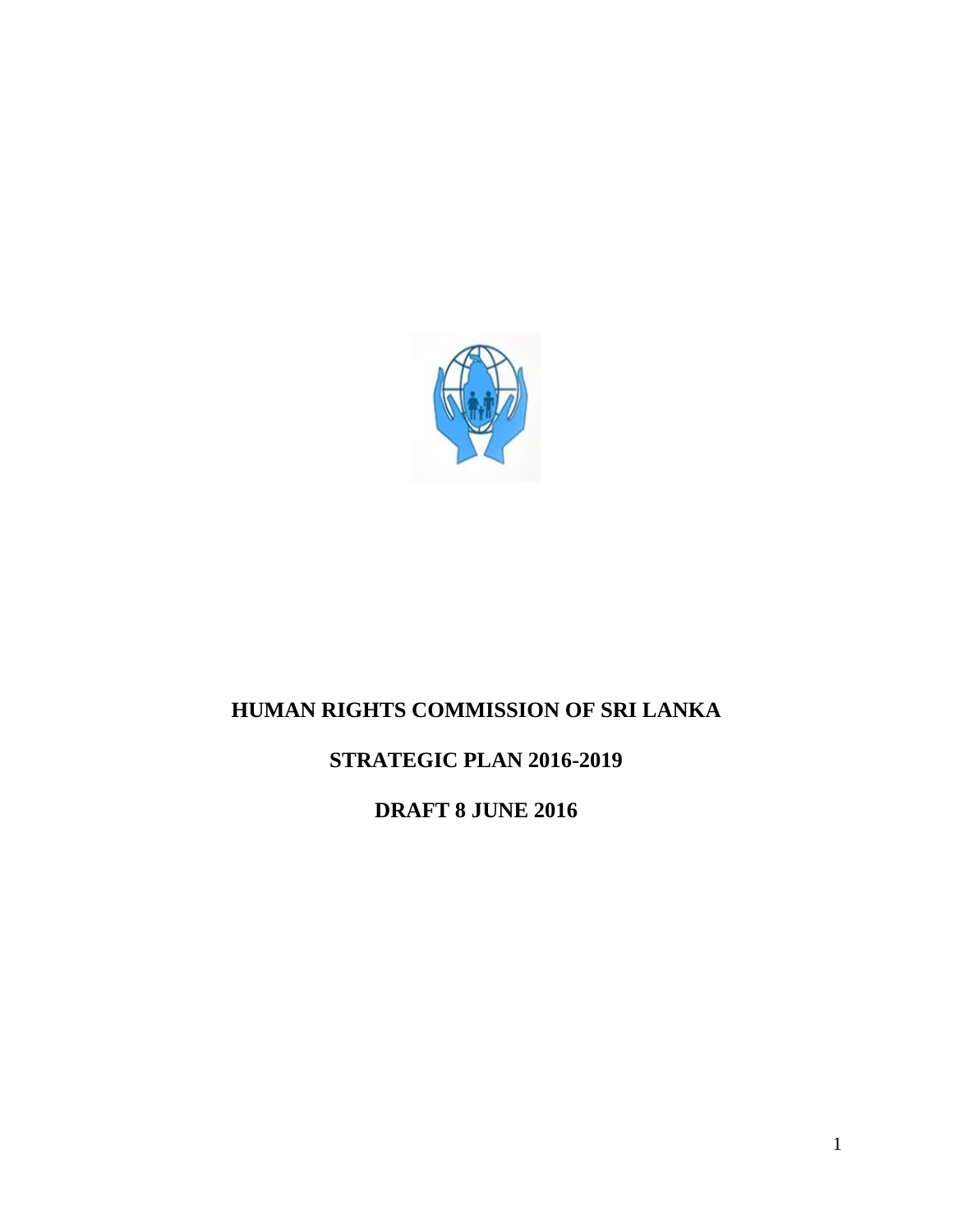#### **Human Rights Commission of Sri Lanka**

The Human Rights Commission of Sri Lanka (HRC) was established in 1996 by the *Human Rights Commission of Sri Lanka Act*, No. 21 of 1996. The Act sets out the legal basis and operational principles of the HRC. The HRC is referred to in the Constitution of Sri Lanka but it is not formally established by the Constitution.

The Act defines the HRC's jurisdiction in terms of fundamental rights and human rights. Fundamental rights are certain civil and political rights guaranteed in Chapter III of the Constitution of the Democratic Socialist Republic of Sri Lanka. Human rights are defined in international law.

The statutory functions of the Commission are

- to inquire into, and investigate, complaints relating to procedures, or infringements or imminent infringements of fundamental rights to ensure compliance with the provisions and to provide for resolution through conciliation and mediation<sup>1</sup>
- to advise and assist the government in formulating legislation and administrative directives and procedures to promote and protect fundamental rights<sup>2</sup>
- to make recommendations to the Government to ensure that national laws and administrative practices are in accordance with international human rights norms and standards $3$
- to make recommendations to Government on the subscribing or acceding to treaties and other international human rights instruments<sup>4</sup>
- to promote awareness of, and provide education in relation to, human rights.<sup>5</sup>

The HRC has accountability obligations for its activities and its finances. It must submit to Parliament an annual report of all its activities, with a list of all matters referred to it, the action taken in respect of them and any recommendations made by the Commission.<sup>6</sup> Whenever it considers it necessary, it can also submit to Parliament periodic or special reports on any matter referred to it and the action taken.<sup>7</sup>

Under the HRC Act "[t]he State shall provide the Commission with adequate funds to enable the Commission to discharge [its] functions…". 8 For its part the Commission must keep proper accounts of its income, expenditure, assets and liabilities.<sup>9</sup> These must be audited by the Auditor General.<sup>10</sup>

 $\overline{a}$ 

- $<sup>5</sup>$  HRC Act s 10(f).</sup>
- $<sup>6</sup>$  HRC Act s 30.</sup>
- $<sup>7</sup>$  HRC Act s 30.</sup>
- $8$  HRC Act s 29(1).
- $<sup>9</sup>$  HRC Act s 29(2).</sup>

HRC Act s  $10(a)$  and (b).

 $2$  HRC Act s 10(c).

 $3$  HRC Act s 10(d).

 $4$  HRC Act s 10(e).

 $10$  Constitution s 154.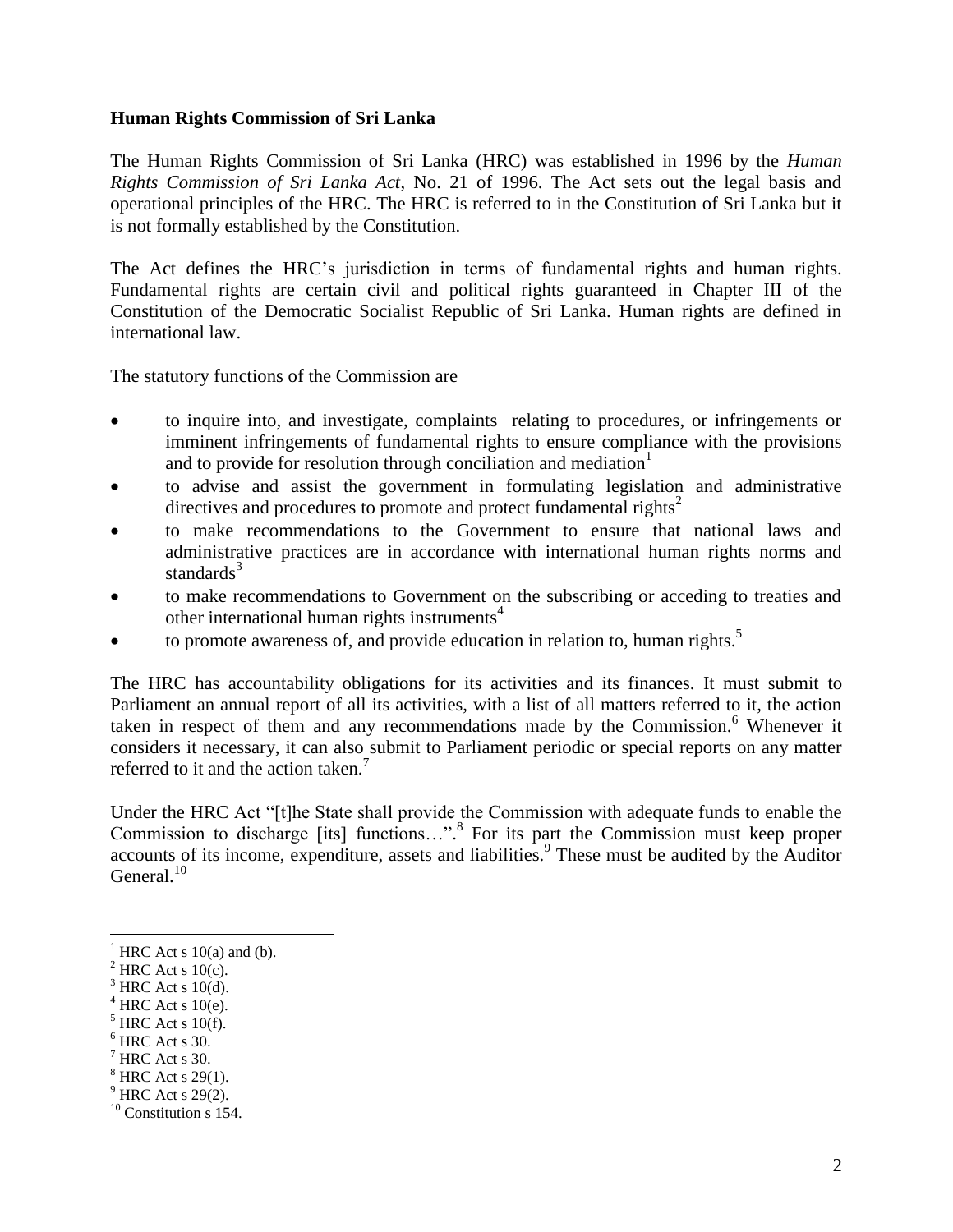To carry out its functions the HRC has powers to

- investigate
- appoint sub-committees at provincial level and delegate to them
- intervene in proceedings related to fundamental rights before any court, with the permission of the court
- monitor the welfare of persons detained
- take such steps as it may be directed to take by the Supreme Court, in respect to any matter referred to it by the Court
- undertake research into and promote awareness of human rights through programmes, seminars and workshops and by disseminating and distributing the results of such research
- award a sum of money to meet the expenses of someone making a complaint to the  $\mathrm{HRC.}^{11}$

There is also a general provision that empowers the HRC to do "all such other things as are necessary or conducive to the discharge of its functions".<sup>12</sup>

The HRC is accredited internationally by the Global Alliance of National Human Rights Institutions.<sup>13</sup> In 2007 its accreditation was reviewed and it was given B status as not fully compliant with the Paris Principles, the international standards for national human rights institutions. That status was renewed in 2009. The HRC considers that it is now fully compliant and proposes to apply for full A status later in 2016.

#### **Vision**

A society that recognises diversity and respects the human rights of all

#### **Mission**

To provide leadership in promoting and protecting human rights, human dignity and the rule of law

#### **Values**

- Respect for human dignity
- Respect for diversity
- Equality and non-discrimination
- Peace, truth and justice
- Independence
- Accountability
- Service

 $\overline{a}$ 

 $11$  HRC Act s 11.

 $12$  HRC Act s 11(h).

<sup>&</sup>lt;sup>13</sup> The Global Alliance of National Human Rights Institutions was formerly known as the International Coordinating Committee of National Institutions for the Promotion and Protection of Human Rights. The name was changed early in 2016.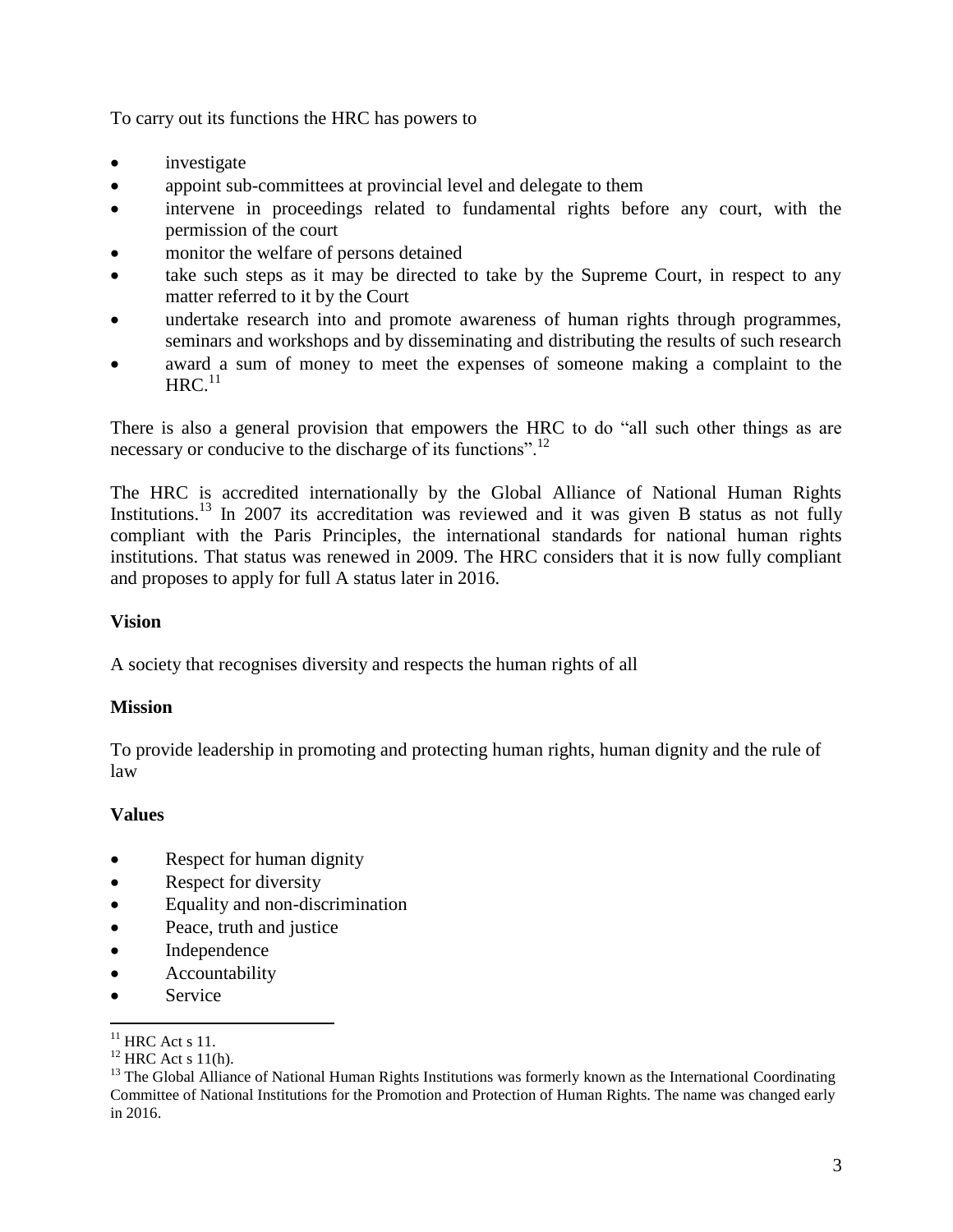- Humility
- $\bullet$  Integrity
- **Transparency**

#### **Cross cutting concerns**

- Accessibility of the HRC and its services to all people, especially the poor and marginalised
- Gender mainstreaming within and through the HRC and its programs and services
- Recognition of and respect for diversity within the HRC and through its programs and services

### **The context of HRC's work 2016-2019**

In preparing this Strategic Plan the HRC undertook an analysis of the context in which the HRC will work during the life of the Plan. The most significant dimension of the external context is the nation's transition following presidential and parliamentary elections in 2015. After the end of the thirty-year civil war in 2009 and a post-war period of authoritarian government, the new government is promising a major reform process, including constitutional reform, that will provide an environment where the HRC can pursue new directions in its work. The HRC has already been strengthened through the reform process, with its independence enhanced and assured by the Nineteenth Amendment to the Constitution, enacted in 2015.

The reform process also presents opportunities to recognise and address the facts of diversity in Sri Lanka. Sri Lanka is an ethnically, linguistically and religiously diverse country. The 2012 census recorded Sinhalese (74.90%), Sri Lankan Tamils (11.14%), Indian Tamils (4.12%), Sri Lankan Moors (Muslims) (9.29%) and "others", including a small aboriginal community (just under 1%). Buddhism (70.10%), Hinduism (12.58%), Islam (9.66%) and Roman Catholicism (6.19%) are the main religions. The official languages are Sinhala and Tamil, with English defined as a link language.

The context of the HRC's work has internal and external dimensions. Internally it has strengths on which it can build and weaknesses that it must address. Externally it faces opportunities that it can exploit and threats that it must overcome. The matrix below summarises these characteristics in context of the directions in the Strategic Plan. A characteristic may appear under two or more headings, for example, as both a strength and a weakness. This reflects the analysis of HRC Commissioners and staff. It is not necessarily contradictory. For example, the extent of existing public recognition is a strength but its limitation is a weakness.

| <b>STRENGTHS</b>                            | <b>WEAKNESSES</b>                           |
|---------------------------------------------|---------------------------------------------|
| The law                                     | The law                                     |
| • Independence under the Nineteenth         | • The Commission was established by an Act, |
| Amendment to the Constitution               | not by the Constitution                     |
| • Good legislation with broad functions and | • Non-implementation of HRC                 |
| strong powers, including                    | recommendations due to absence of           |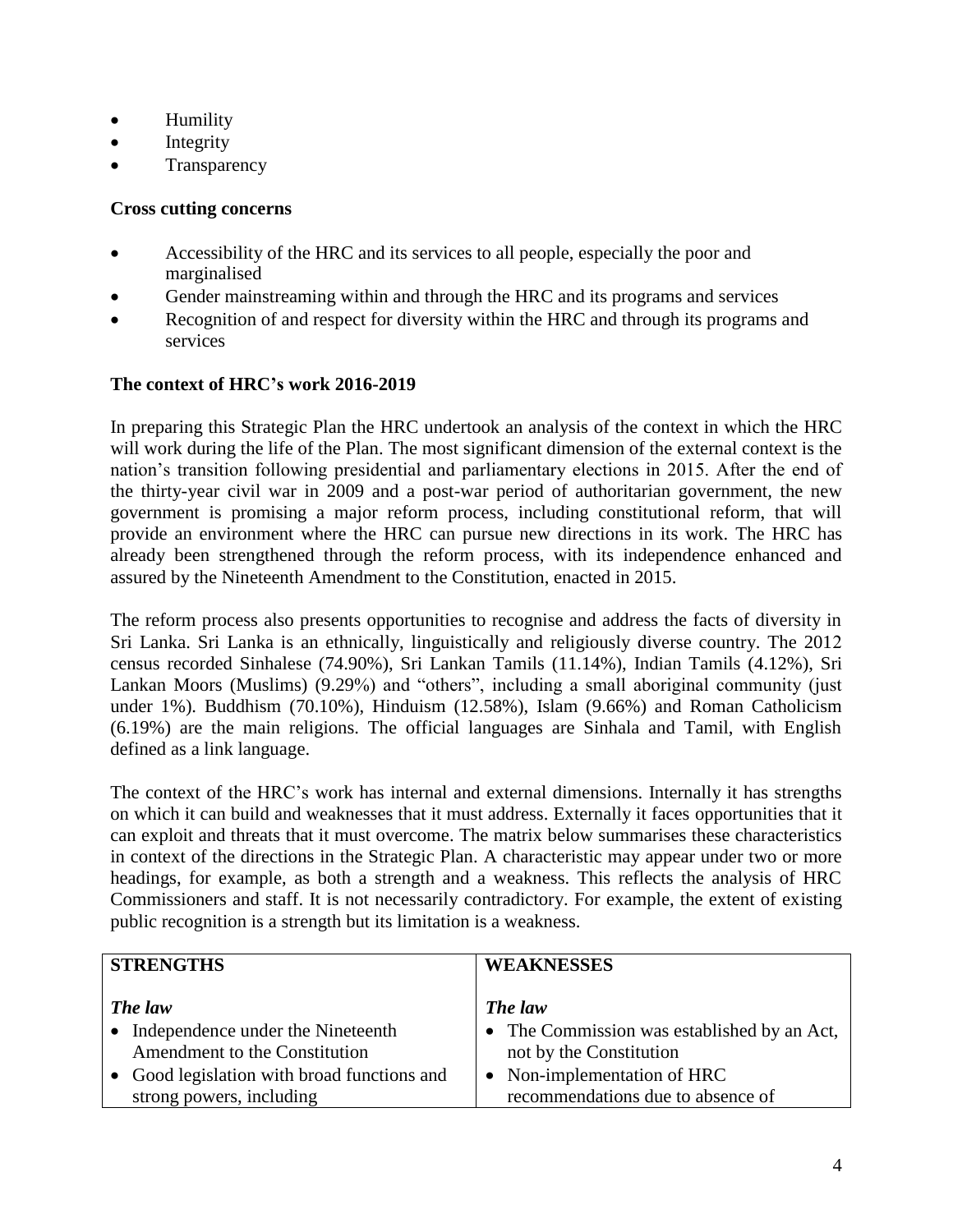- o power to visit places of detention
- o power to call for information, summon witnesses etc.
- o power to take action on its own initiative (suo moto)
- o power to provide remedies, including to those unable to afford legal action

#### *The community*

- Public recognition and acceptance
- Seen as trustworthy and dependable
- Good networks with civil society
- Capacity and will to interact with all communities
- International and regional support

#### *The organisation*

- Experience and knowledge of Commissioners and staff
- Regional offices and mobile offices
- Donor support for the HRC

enforcement powers in the Act

- Corporate actors not within the purview of the Act
- Term of Commissioners (three years) is short
- Act does not require some fulltime commissioners
- Act tends to judicialise human rights complaints
- B status of the Commission

#### *The community*

- Lack of public knowledge/awareness of role of HRC
- Weak relationships with civil society
- Lack of public faith in HRC
- Adverse image of the Commission due to public perception of its being powerless
- Lack of government (certain institutions) response

#### *The organisation*

- Inadequate financial, physical and human resources
- Limited coordination, communication and interaction between regional offices and head office
- Not enough regional offices for accessibility
- Inadequate administrative mechanisms and processes, including finalising and implementing a Scheme of Recruitment, transfer procedures and staff evaluation
- Inadequate procedures for complaint handling, including giving priority to hard human rights cases
- Insufficient staff training and expertise, including language proficiency, legal knowledge, report writing, public communications
- Lack of self motivation to seek and update knowledge, work ethic and accountability
- Low salaries and lack of benefits for staff
- Lack of stability and security in office premises as HRC does not own its buildings (head office and regional)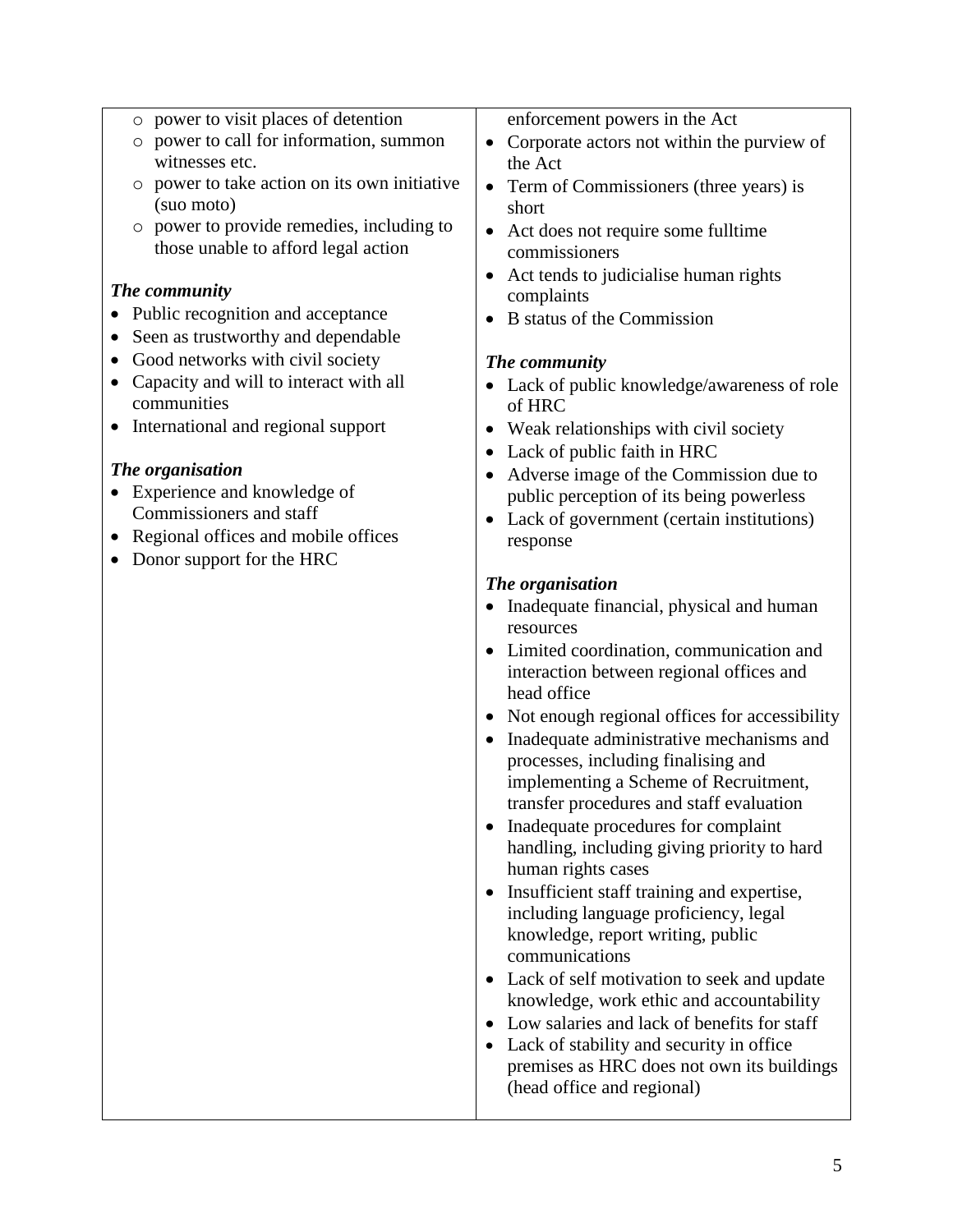This Strategic Plan seeks to seize the opportunities and meet the challenges presented by this context.

#### **Goals**

- 1. Advise and make recommendations to the Government, Parliament and State entities on laws and policies in line with Constitutional and international human rights standards and practices
- 2. Engage in advocacy to promote and protect human rights through monitoring, research and reporting on the state of human rights in Sri Lanka
- 3. Create a human rights culture through public education and awareness raising
- 4. Provide prompt and effective remedies by strengthening the inquiry, investigation and monitoring mechanism of the HRC
- 5. Protect and promote human rights through engagement with and utilisation of international human rights mechanisms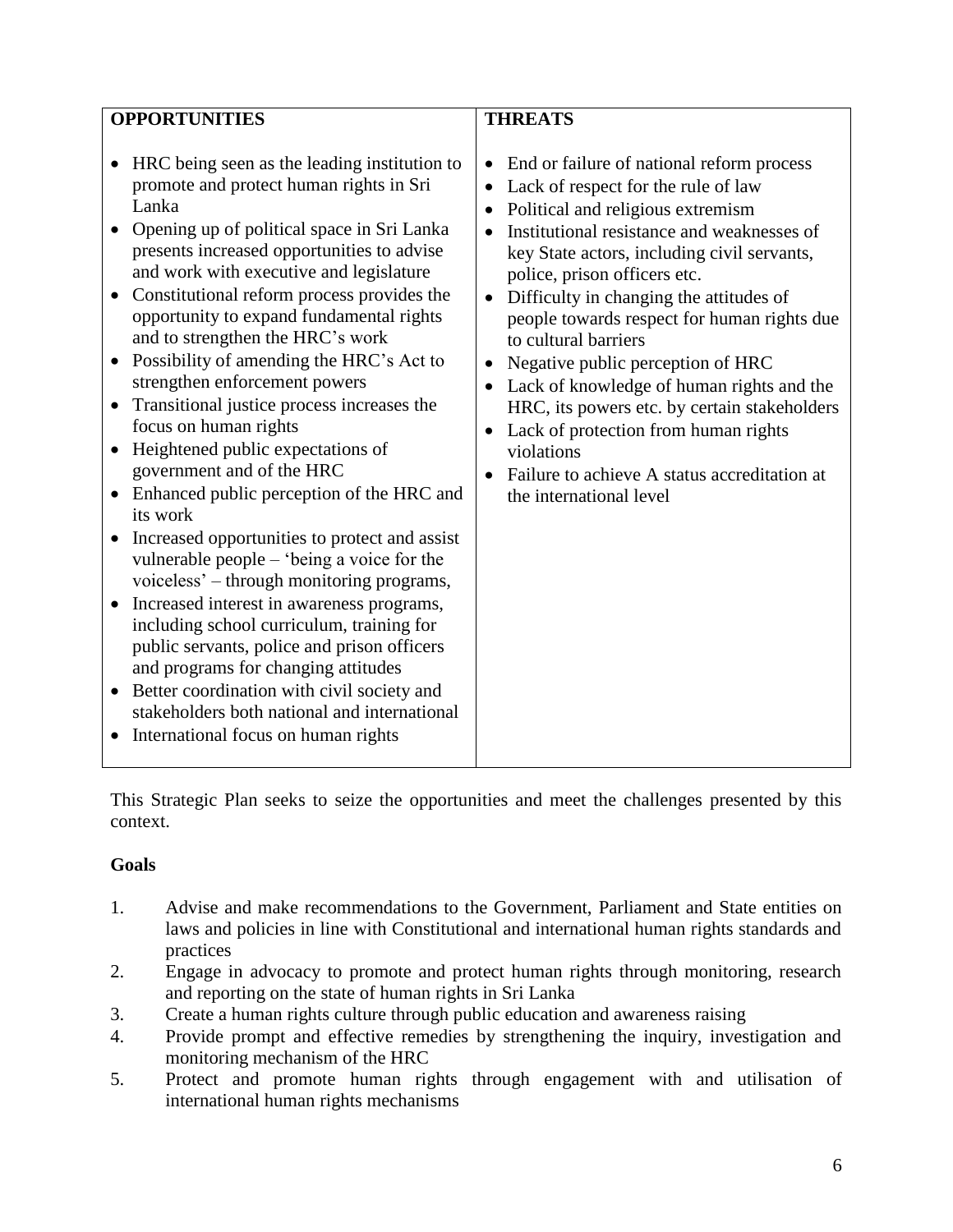### 6. Achieve institutional excellence and quality management

### **Goals, strategies, activities and performance indicators**

| Goal 1: Advise and make recommendations to the Government, Parliament and State                                                                                                                                |                                                                                                                                                                                                                |                                                                                                                                                                                                     |  |
|----------------------------------------------------------------------------------------------------------------------------------------------------------------------------------------------------------------|----------------------------------------------------------------------------------------------------------------------------------------------------------------------------------------------------------------|-----------------------------------------------------------------------------------------------------------------------------------------------------------------------------------------------------|--|
| entities on laws and policies in line with Constitutional and international human rights                                                                                                                       |                                                                                                                                                                                                                |                                                                                                                                                                                                     |  |
| standards and practices                                                                                                                                                                                        |                                                                                                                                                                                                                |                                                                                                                                                                                                     |  |
| <b>Strategies</b>                                                                                                                                                                                              | <b>Activities</b>                                                                                                                                                                                              | <b>Indicators</b>                                                                                                                                                                                   |  |
| Strategy 1: establish good<br>relations with key personnel<br>in the executive branch and<br>the legislature (for example,<br>key ministers, ministry<br>secretaries, Members of<br>Parliaments, institutional | 1. studies, conferences,<br>briefings and discussions<br>with key personnel in the<br>executive and legislature<br>2. public hearings on issues<br>3. programs to increase links<br>with and media presence of | 1. government incorporation<br>of HRC recommendations<br>into policies and legislation<br>2. government requests for<br>recommendations and<br>advice of HRC to bring<br>proposed laws and policies |  |
| heads such as Inspector<br>General of Police and<br><b>Commissioner General of</b><br>Prisons)                                                                                                                 | <b>HRC</b>                                                                                                                                                                                                     | into line with constitutional<br>and international human<br>rights standards<br>3. media coverage/reliance on                                                                                       |  |
| Strategy 2: improve research<br>and monitoring capacity of<br>HRC, both at head office and<br>regional offices                                                                                                 | 1. recruitment of qualified<br>staff and staff training<br>programs, both national and<br>international, including on<br>report writing<br>2. improve IT and library<br>resources<br>3. recruit interns        | HRC recommendations and<br>media requests for HRC's<br>views<br>4. civil society working with<br>and seeking assistance of<br>HRC to make<br>recommendations to<br>government                       |  |
| Strategy 3: establish<br>mechanisms within HRC to<br>consult civil society and other<br>experts<br>Strategy 4: develop lobbying<br>capacity within HRC, both at<br>national and grassroots levels              | 1. establish advisory<br>committees and thematic<br>sub-committees<br>1. staff training in lobbying<br>skills, at national and<br>international levels                                                         | 5. recognised national and<br>international organisations,<br>institutions and experts<br>citing HRC<br>recommendations as<br>authoritative                                                         |  |
|                                                                                                                                                                                                                | Goal 2: Engage in advocacy to promote and protect human rights through monitoring,                                                                                                                             |                                                                                                                                                                                                     |  |
|                                                                                                                                                                                                                | research and reporting on the state of human rights in Sri Lanka                                                                                                                                               |                                                                                                                                                                                                     |  |
| Strategy 1: respond to<br>emerging and current human<br>rights violations and make<br>more timely interventions<br>Strategy 2: research on                                                                     | 1. media monitoring<br>2. fact finding missions<br>3. consultation with<br>stakeholders<br>4. adoption of HRC guidelines                                                                                       | 1. successful resolution of the<br>violations in which HRC<br>has made intervention<br>2. government acceptance of<br>HRC recommendations and                                                       |  |
| marginalised and<br>discriminated groups with<br>specific focus on the<br>historically marginalised and<br>structurally systemic                                                                               | and directives<br>5. appointment of HRC special<br>rapporteurs and research<br>officers on specific issues<br>6. HRC recommendations to                                                                        | implementation of<br>structural, legal and policy<br>reform and changes<br>3. civil society use of HRC<br>research reports for                                                                      |  |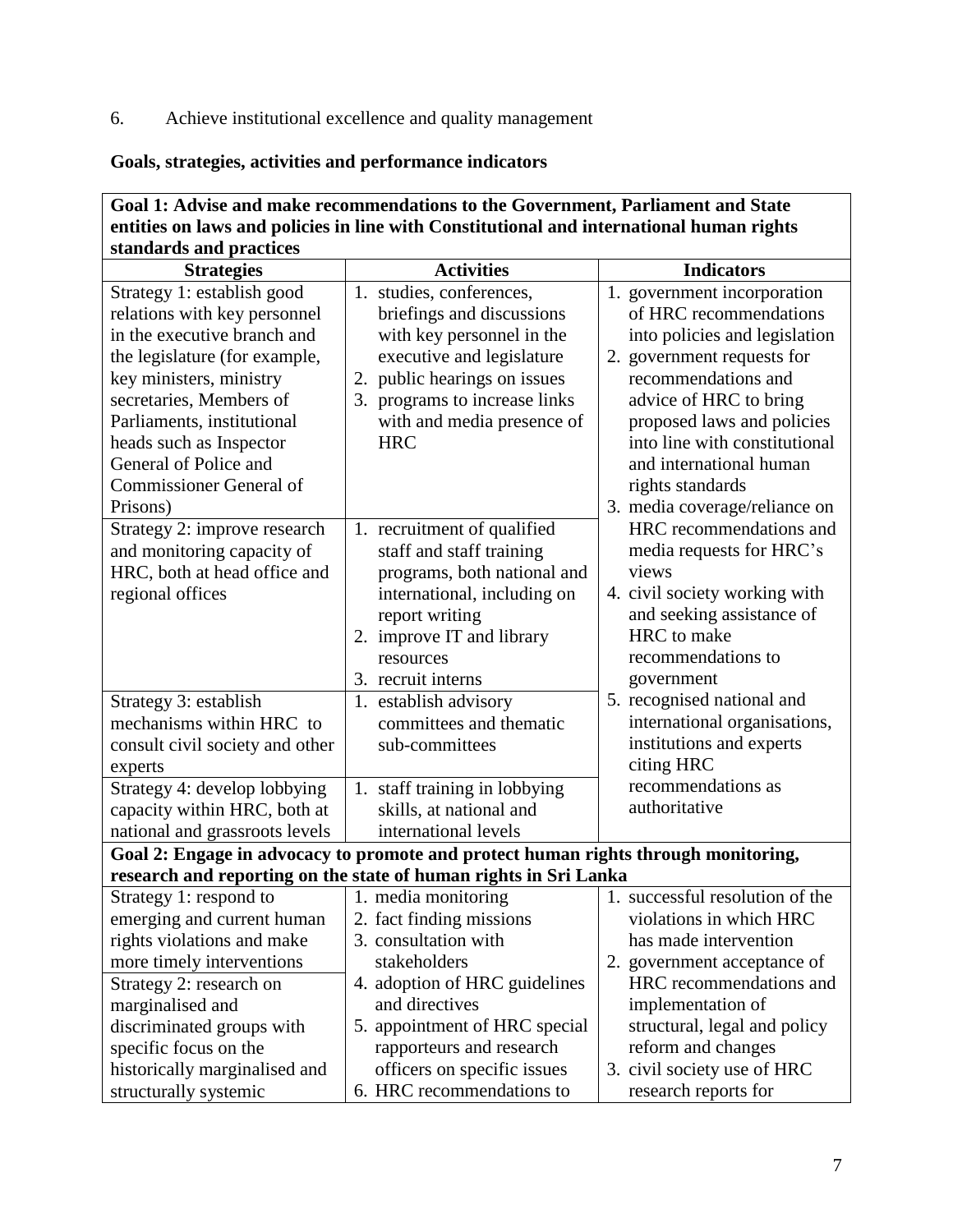| violations                      | the government on policy                                                             | advocacy                        |
|---------------------------------|--------------------------------------------------------------------------------------|---------------------------------|
|                                 | issues                                                                               | 4. media coverage of HRC        |
|                                 | 7. regular situation reports by                                                      | interventions, reports etc.     |
|                                 | regional offices                                                                     |                                 |
|                                 | 8. HRC as a catalyst/facilitator                                                     |                                 |
|                                 | to respond to human rights                                                           |                                 |
|                                 | crises (Strategy 1 only)                                                             |                                 |
| Strategy 3: regular public      | 1. website                                                                           |                                 |
| reporting and dissemination     | 2. social                                                                            |                                 |
|                                 | media/facebook/twitter                                                               |                                 |
|                                 | 3. regular press conferences                                                         |                                 |
|                                 | 4. public thematic report                                                            |                                 |
|                                 | 5. regular human rights                                                              |                                 |
|                                 | updates, using s 30 of the                                                           |                                 |
|                                 | Act                                                                                  |                                 |
| Strategy 4: strengthen          | 1. establish thematic                                                                |                                 |
| relationship with civil society | committees with civil                                                                |                                 |
| to enhance the impact of HRC    | society organisations                                                                |                                 |
| research, monitoring and        | 2. regular meetings with civil                                                       |                                 |
| advocacy activities             | society organisations on                                                             |                                 |
|                                 | general human rights                                                                 |                                 |
|                                 | situation both at regional                                                           |                                 |
|                                 | and head offices                                                                     |                                 |
|                                 | 3. designate contact persons                                                         |                                 |
|                                 | for civil society relations                                                          |                                 |
|                                 | Goal 3: Create a human rights culture through public education and awareness raising |                                 |
| Strategy 1: create a            | 1. media conferences on a                                                            | 1. coverage in electronic and   |
| comprehensive human rights      | regular basis                                                                        | print media of national         |
| culture through the media       | 2. highlighting key human                                                            | human rights issues             |
|                                 | rights issues in the media                                                           | 2. journalists participating in |
|                                 | 3. receiving exclusive support                                                       | training programs on human      |
|                                 | of the media in                                                                      | rights at national and          |
|                                 | commemorating                                                                        | provincial levels               |
|                                 | international events and                                                             | 3. schools implementing a       |
|                                 | days                                                                                 | curriculum on human rights      |
|                                 | 4. training program for                                                              | 4. school teachers and          |
|                                 | journalists                                                                          | principals participating in     |
| Strategy 2: develop school      | 1. development and adoption                                                          | training programs on the        |
| curriculum on human rights      | of a school curriculum on                                                            | human rights curriculum at      |
|                                 | human rights                                                                         | regional level and national     |
|                                 | 2. training and awareness                                                            | level                           |
|                                 | programs on the curriculum                                                           | 5. schools with human rights    |
|                                 | for education department                                                             | clubs at national and           |
|                                 | 3. establishment of 'human                                                           | provincial levels               |
|                                 | rights clubs' at school level                                                        | 6. participants in awareness    |
|                                 | 4. human rights competitions                                                         | raising programs on human       |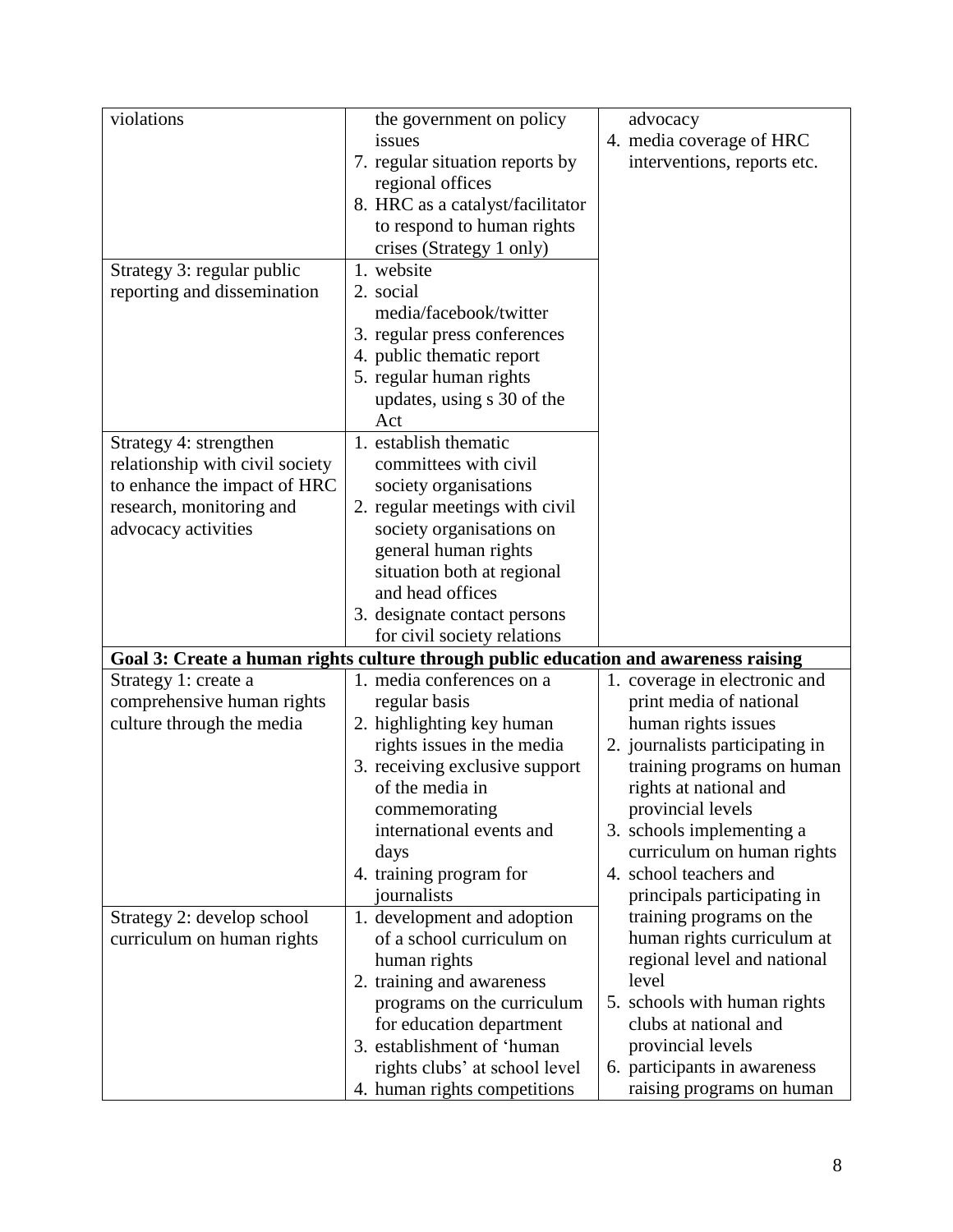|                                       | at school level                                                                           | rights for different sectors at |
|---------------------------------------|-------------------------------------------------------------------------------------------|---------------------------------|
| Strategy 3: propagate human           | 1. awareness programs                                                                     | national and regional levels    |
| rights education to change the        | 2. human rights manuals for                                                               | 7. international days           |
| perception and attitudes of the       | <b>HRC</b> trainers                                                                       | commemorated                    |
| community in collaboration            | 3. community education                                                                    |                                 |
| with State, non-state and             | through commemorations of                                                                 |                                 |
| community based                       | international days                                                                        |                                 |
| organisations                         |                                                                                           |                                 |
|                                       | Goal 4: Provide prompt and effective remedies by strengthening the inquiry, investigation |                                 |
| and monitoring mechanism of the HRC   |                                                                                           |                                 |
| Strategy 1: review existing           | 1. roundtable discussion with                                                             | 1. Reduction of backlog of      |
| inquiry and recommendation            | stakeholders on procedures                                                                | cases                           |
| mechanisms and procedures             | 2. review of the HRC Act and                                                              | 2. completion of new            |
| and formulate changes                 | identification of changes                                                                 | complaints accepted by          |
| Strategy 2: identify the              | needed regarding                                                                          | HRC for inquiries               |
| reasons for delay in                  | implementation of HRC                                                                     | 3. implementation of            |
| concluding inquiries and              | recommendations                                                                           | recommendations of HRC          |
| propose changes to reduce the         | 3. manuals of procedures on                                                               | 4. adoption and                 |
| delay                                 | inquiries and inspections                                                                 | implementation of               |
| Strategy 3: prepare an action         | 4. Establishment of a training                                                            | procedures manuals              |
| plan for inspection of prisons,       | unit for the I and I Division,                                                            | 5. use of new hotline and rapid |
| detention facilities and police       | with regular training                                                                     | action taskforce                |
| stations                              | programs                                                                                  |                                 |
| Strategy 4: formulate an              | 5. backlog clearing program                                                               |                                 |
| action plan to eradicate              | 6. establishment of a rapid                                                               |                                 |
| custodial deaths and torture          | action taskforce on                                                                       |                                 |
|                                       | complaints                                                                                |                                 |
|                                       | 7. streamlined hotline                                                                    |                                 |
|                                       | mechanism and                                                                             |                                 |
|                                       | establishment of regional                                                                 |                                 |
|                                       | hotlines                                                                                  |                                 |
|                                       | 8. special procedures on                                                                  |                                 |
|                                       | investigating custodial                                                                   |                                 |
|                                       | deaths                                                                                    |                                 |
|                                       | Goal 5: Protect and promote human rights through engagement with and utilisation of       |                                 |
| international human rights mechanisms |                                                                                           |                                 |
| Strategy 1: encouraging               | 1. identify treaties to be                                                                | 1. number of treaties ratified  |
| ratification of treaties              | ratified                                                                                  | and number of treaties for      |
|                                       | 2. identify key personnel                                                                 | which enabling legislation      |
|                                       | within government who can                                                                 | has been enacted                |
|                                       | advocate for ratification                                                                 | 2. number of UPR                |
|                                       | 3. raising awareness of                                                                   | recommendations, treaty         |
|                                       | international human rights                                                                | body concluding                 |
|                                       | laws and mechanisms                                                                       | observations and individual     |
|                                       | among key government                                                                      | communications                  |
|                                       | personnel                                                                                 | recommendations                 |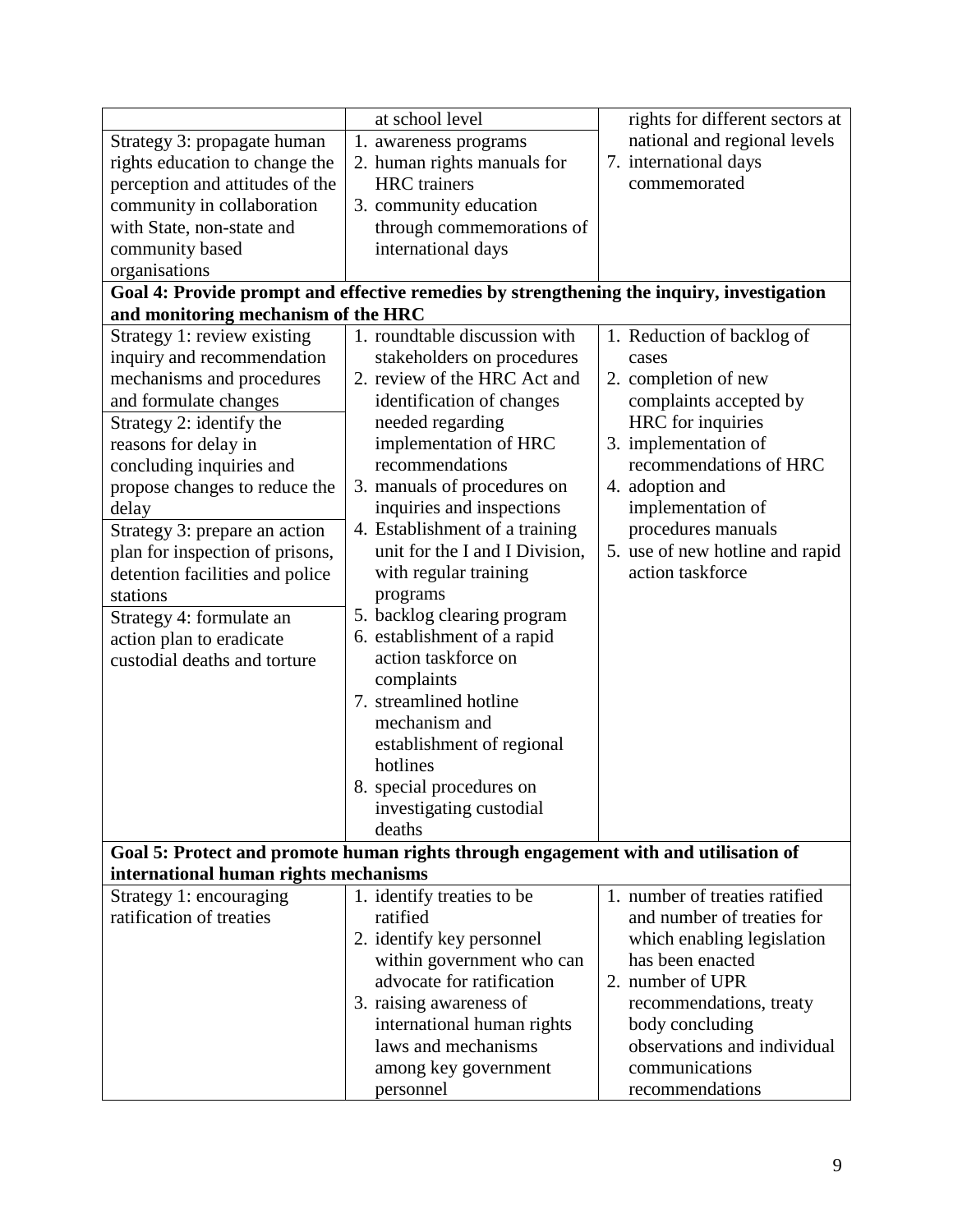|                                                                 | 4. training HRC staff on         | implemented by                |
|-----------------------------------------------------------------|----------------------------------|-------------------------------|
|                                                                 | lobbying strategies              | government                    |
|                                                                 | 5. advising government on        | 3. number of reports prepared |
|                                                                 | enacting enabling legislation    | by HRC to the UPR and         |
| Strategy 2: engage with treaty                                  | 1. staff capacity development    | treaty bodies                 |
| bodies                                                          | to engage with treaty bodies     | 4. media coverage of Sri      |
|                                                                 | 2. information sharing           | Lankan reporting to           |
|                                                                 | 3. training for key government   | international human rights    |
|                                                                 | personnel involved in the        | bodies and their outcomes     |
|                                                                 | reporting process                |                               |
|                                                                 | 4. training for key personnel in |                               |
|                                                                 | civil society about treaty       |                               |
|                                                                 | bodies                           |                               |
|                                                                 | 5. follow up on government       |                               |
|                                                                 | implementation of                |                               |
|                                                                 | concluding observations of       |                               |
|                                                                 | treaty bodies                    |                               |
| Strategy 3: Engage with UN                                      | 1. staff capacity development    |                               |
| <b>Universal Periodic Review</b>                                | to engage with the UPR and       |                               |
| mechanism and with Special                                      | <b>SPs</b>                       |                               |
| Procedures, Rapporteurs and                                     | 2. information sharing           |                               |
| <b>Working Groups</b>                                           | 3. training for key personnel in |                               |
|                                                                 | civil society about the UPR      |                               |
|                                                                 | and SPs                          |                               |
|                                                                 | 4. follow up on government       |                               |
|                                                                 | implementation of                |                               |
|                                                                 | recommendations                  |                               |
| Strategy 4: monitor individual                                  | 1. staff capacity development    |                               |
| communications from Sri                                         | to advise complainants on        |                               |
| Lanka to treaty bodies                                          | accessing individual             |                               |
|                                                                 | communications procedures        |                               |
|                                                                 | 2. monitoring implementation     |                               |
|                                                                 | by government of                 |                               |
|                                                                 | recommendations given in         |                               |
|                                                                 | individual communications        |                               |
| Goal 6: Achieve institutional excellence and quality management |                                  |                               |
| Strategy 1: build the capacity                                  | 1. training programs and         | 1. number of training         |
| of HRC staff                                                    | knowledge sharing with           | programs per year             |
| Strategy 2: enhance the                                         | other institutions               | 2. number of programs in      |
| HRC's physical resources                                        | 2. approval of the SOR           | collaboration with other      |
| Strategy 3: adopt best                                          | 3. assessment of staff           | organisations                 |
| practices in management and                                     | requirements                     | 3. assessment of staff        |
| administration                                                  | 4. recruitment of staff          | requirements                  |
|                                                                 | 5. development and               | 4. recruitment of staff to    |
|                                                                 | implementation of a staff        | substantive positions under   |
|                                                                 | evaluation system                | <b>SOR</b>                    |